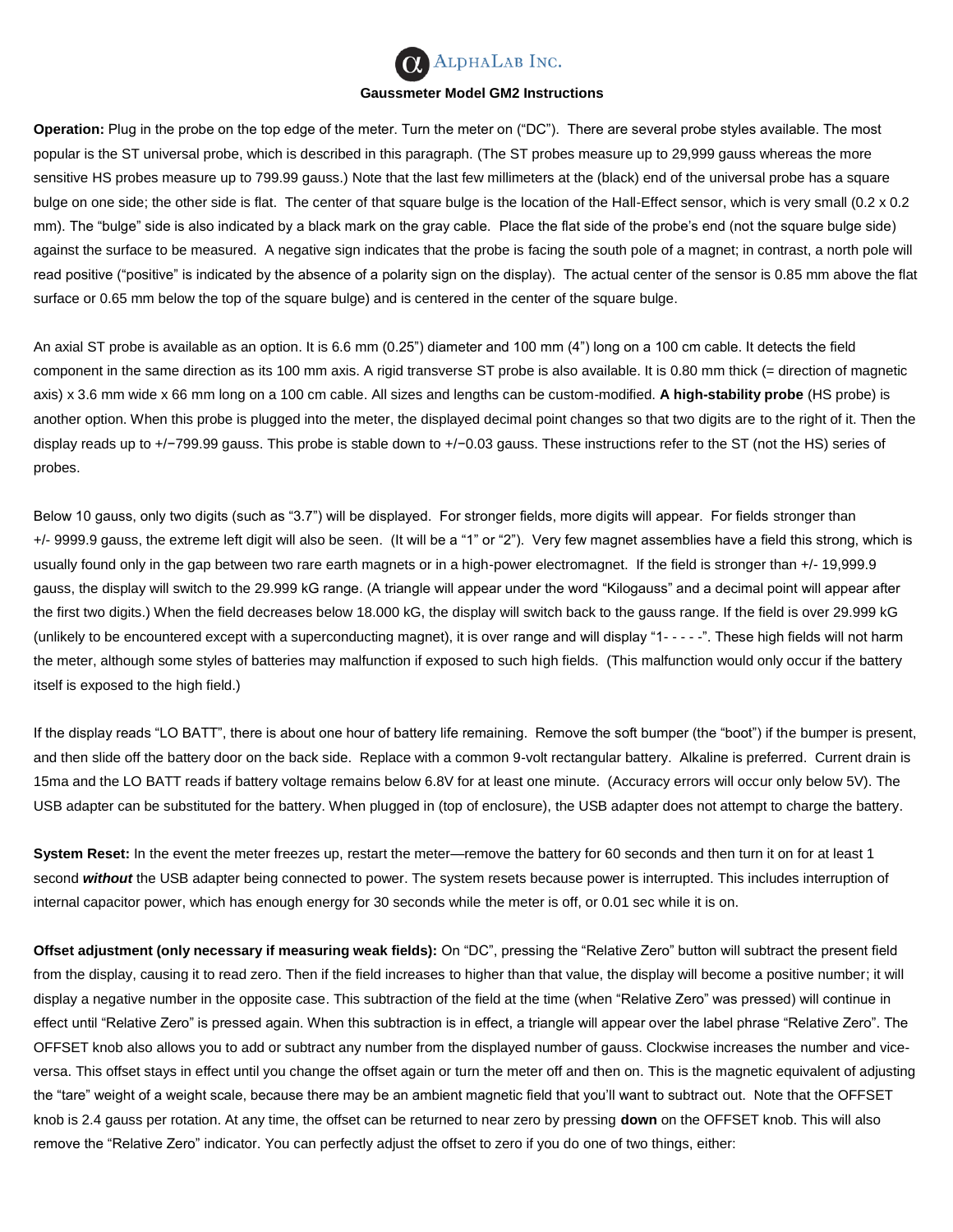- 1) Place the sensor in a "zero gauss chamber" (not supplied with this meter) and then either turn OFFSET until the display shows a zero reading or press "Relative Zero". (However, a "zero gauss chamber" is sometimes accidentally magnetized, so it is not always reliable.) or
- 2) Place the sensor end flat on a non-magnetic table or desk with the square bulge facing up. If already properly zeroed in this orientation in the northern hemisphere, the meter will read the upward-pointing component of the magnetic field (a positive number-- if the field is instead *downward*-pointing there, the meter should then read a negative number.) Note the number on the display. Then flip the sensor so the square bulge is facing down. This 2<sup>nd</sup> reading should be the *negative* of the 1<sup>st</sup> reading. That is, if the 1<sup>st</sup> reading was −0.4 (gauss), then the 2<sup>nd</sup> should be 0.4 (gauss). If the two readings are not the negative of each other, then the OFFSET is not adjusted perfectly for a zero reading in zero field. For example, if the 1<sup>st</sup> reading is 1.0, and the 2<sup>nd</sup> reading is 0.0, then the OFFSET is off by 0.5 gauss (the average of the two readings). Generally, this fine level of adjustment is not necessary because it makes a difference of only a fraction of a gauss when measuring a multi-thousand gauss magnet.

**AC measurement:** Set the knob to "AC". The display will show AC (pseudo-RMS, +/−3% of reading +/−10 counts, from 45 to 800 Hz; 3 dB corners are at 11 to 1500 Hz). When using an AC adapter, a significant background AC reading may appear; it can be removed by pressing "relative zero". The OFFSET does not affect the AC reading.

**Peak Hold:** The highest value of the DC field (whether + or − polarity) since the last time the "Peak Reset" button was pressed will be held in memory. This value has a capture time of only 2 milliseconds, so even a brief spike will be detected. It can be displayed at any time by switching the knob to "Peak Hold". The peak hold detection circuitry continues to operate regardless of the setting (DC, AC, or Peak Hold), and is retained in memory even when the meter is off. Therefore, in order to clear the previous peak hold value, press "Peak Reset", which will return the peak hold number to within about one gauss of the present field. (Noise at this high sampling speed will cause the peak hold displayed to be slightly higher than the actual value.) If kilogauss is desired without auto range, hold peak reset for five seconds while in DC and peak hold mode. To turn off locked kilogauss mode, hold peak hold for five seconds again and this will turn it off.

**Alarm:** The alarm will sound (and the light will illuminate) when field either exceeds a threshold that you set or is between two levels that you set. The alarm will never sound unless you set it and it will not sound when muted (by setting it to 0.0). It will also become muted whenever the meter is turned off and back on. To set a threshold, press *and continue to press* "Alarm Set". The threshold will be displayed (initially 0.0) and can be changed by turning the OFFSET knob. Clockwise increases the number; counter-clockwise decreases it (a few clicks CCW from 0.0 is the highest alarm value: 19000.0 gauss; more clicks CCW will decrease that value). At any time, the value can be directly reset to 0.0 (muted) by pushing *down* on the OFFSET knob while pressing "Alarm Set". Once "Alarm Set" is released, the value will be remembered and can be modified later by pressing and holding "Alarm Set" again. There are 94 different alarm values that can be selected, from 1.0 to 19000.0 gauss (these values will be obvious). The alarm will sound only *during* the times that the field exceeds the threshold you had set, and a delay of about 2 milliseconds is required for the alarm sound to begin. There is about a 2 millisecond lag (after the magnitude drops below the alarm level) for the sound to stop. This mode of the alarm is often used to check for the presence of magnetized objects. For this, the threshold is typically set at about 30.0 gauss. Then an area can be rapidly scanned. By listening for the alarm, the area of strongest magnetization can be quickly found.

A second alarm mode makes the alarm sound only when the field is *between* two limits (e.g., between 100 gauss and 200 gauss). To activate this mode, press and hold Alarm Set and rotate the offset to set one of the two limits. Then while continuing to hold Alarm Set, press and release Data Option. Then set the other limit using the offset knob. It doesn't matter whether the upper or lower limit is entered first; the alarm will sound only when the field is between the lower and upper numbers entered.

To activate a digital output that will go high (+3.5V) when the alarm sounds, press "Alarm Set" and while holding that button press "Relative Zero". You will notice a flag turn on at the bottom of the display telling you the output jack is now a logic signal. To return to a linear output, repeat the procedure.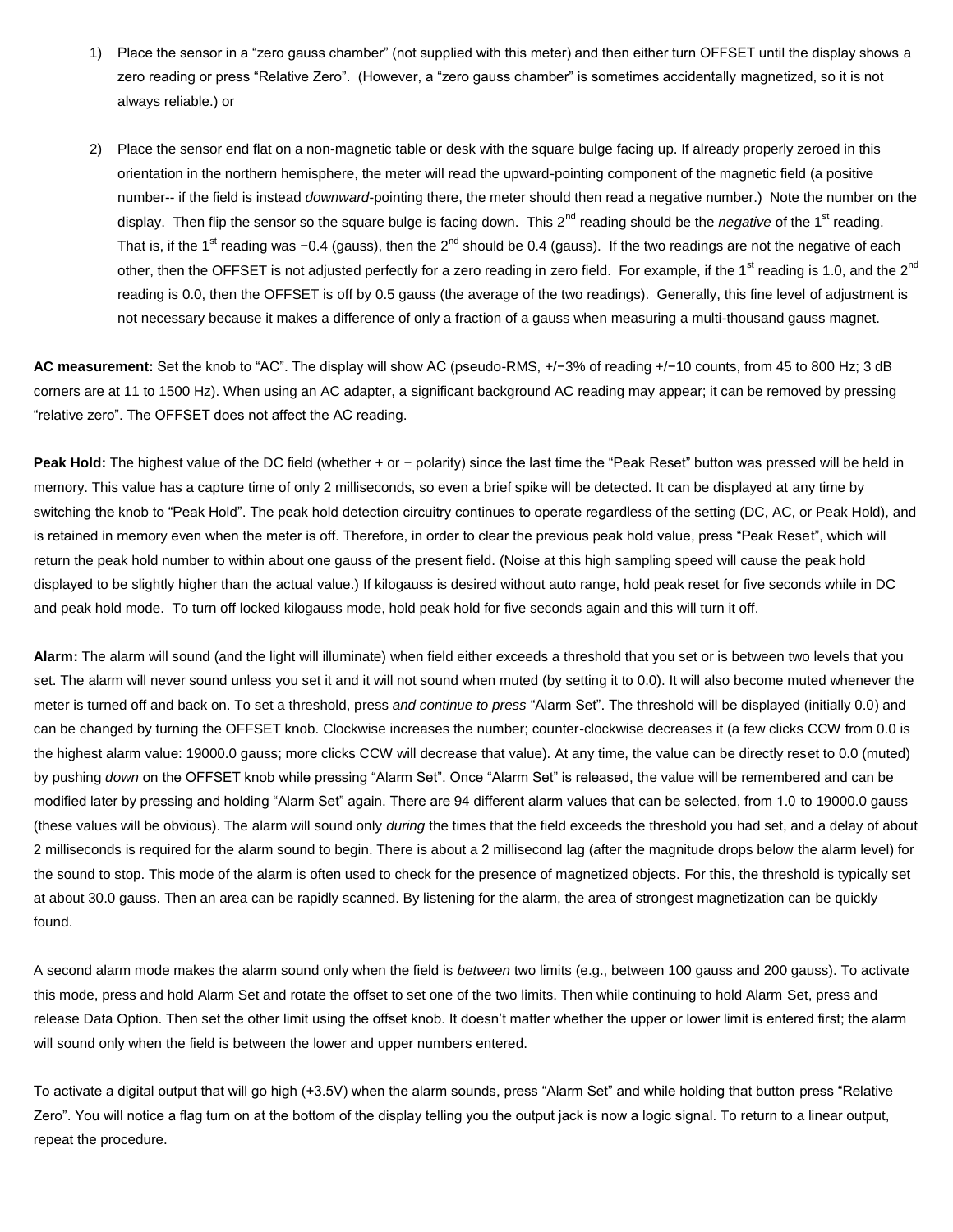**Alarm notes:** The alarm can be set whenever the meter is on (DC, AC, or Peak Hold). It detects the DC signal when on "DC" and the AC signal when on "AC". When the left knob is set either to "DC", or "AC", the alarm operates based on the *displayed number*, not the actual field, and the alarm ignores the negative sign, if present. Therefore, if the alarm is set to sound over 500 gauss, and the actual field displayed is −600 gauss (DC), the alarm will sound. If the "Relative Zero" button is then pressed, 600 gauss will subsequently be added to the displayed number so it will drop to approximately 0.0, and the alarm will stop sounding. When set to "DC", any strong oscillating magnetic field (AC field) may cause the alarm to alternate rapidly between sound and no sound. On "AC" this effect does not occur.

**Output:** The output jack (left edge of meter) represents the actual instantaneous magnetic signal. It is unaffected by the choice of "DC", "AC", or "Peak Hold". With the standard (not high-stability) probes, on the gauss range, the output is 1 volt per 10000 gauss (maximum is +/− 2 volts). On the kilogauss range, which the meter automatically switches to at 20000.0 gauss, the output becomes 0.1 volt per 10000 gauss (10.000 kilogauss). Maximum in that range is +/− 0.3 volt. Output example: if the actual field is a 10000 gauss (pp) sine wave, the output voltage will be a 1 volt (pp) sine wave, regardless of the left knob setting. When a high-stability probe is being used, the output is 0.1 volt per 100 gauss up to +/−0.8 volt (800 gauss).

**Datalogging and downloading using USB:** This meter includes a USB port on top edge of the meter and a USB to micro USB cable. To begin datalogging and downloading readings, download the AlphaApp software at:<https://www.alphalabinc.com/content/alpha-app/>For instructions, click Help then Help Topics.

**Measurement of magnets:** Most magnet materials have a published "remnant magnetization" or "internal flux density". This is typically as high as about 5000 gauss for ceramic magnets and up to about 14,000 gauss for some rare earth magnets. The actual field (technically, "flux density") on the surface of a single magnet is at most half this number, and it's only that high if the magnet is long compared to its diameter. A stubby magnet, such as a disk or pill-shaped magnet will have a surface flux density that is even lower than half the published remnant magnetization. You will see the highest number of gauss (for a given type of magnetic material) in the gap between two long, thin magnets if the poles of each magnet are separated from each other, but the north of one magnet is almost touching the south of the other, as illustrated.



If the gap spacing is much less than the diameter (or width) of the magnets, and the length of each magnet is much *greater* than the diameter, then the reading in the gap (with the thin dimension of the probe slipped into the gap) should be almost as high as the published remnant magnetization number.

Magnets produce an additive field in general. This fact can be demonstrated from the gap magnet setup illustrated. If the meter reads 13,000 gauss in the gap, and then you take away one of the magnets, the new reading will be about 6500 gauss, or half as much. The field from each permanent magnet adds together, because the two magnets do not alter each other's field. (If iron or steel is used as part of a magnetic structure, then it's a different story, because the permanent magnets in the structure *do* magnetize the iron or steel.

Magnets may lose strength because of overheating (100°C will demagnetize some types of FeNdB magnets, but over 800°C is required to demagnetize some types of ceramic magnets). They may also partially demagnetize if struck hard or exposed to a sufficiently strong reversed magnetic field, either from coils that carry electric current (as in a permanent magnet electric motor) or from another strong permanent magnet. In any case, it's easy to detect demagnetization: when a new magnet comes in, measure the number of gauss in one or more critical spots and record this. Then compare these to later measurements. There is one warning: all magnets have a slightly lower field when they're warm than when they're cool, so try to standardize the temperature at which you measure. (Each type of magnetic material has a published percent